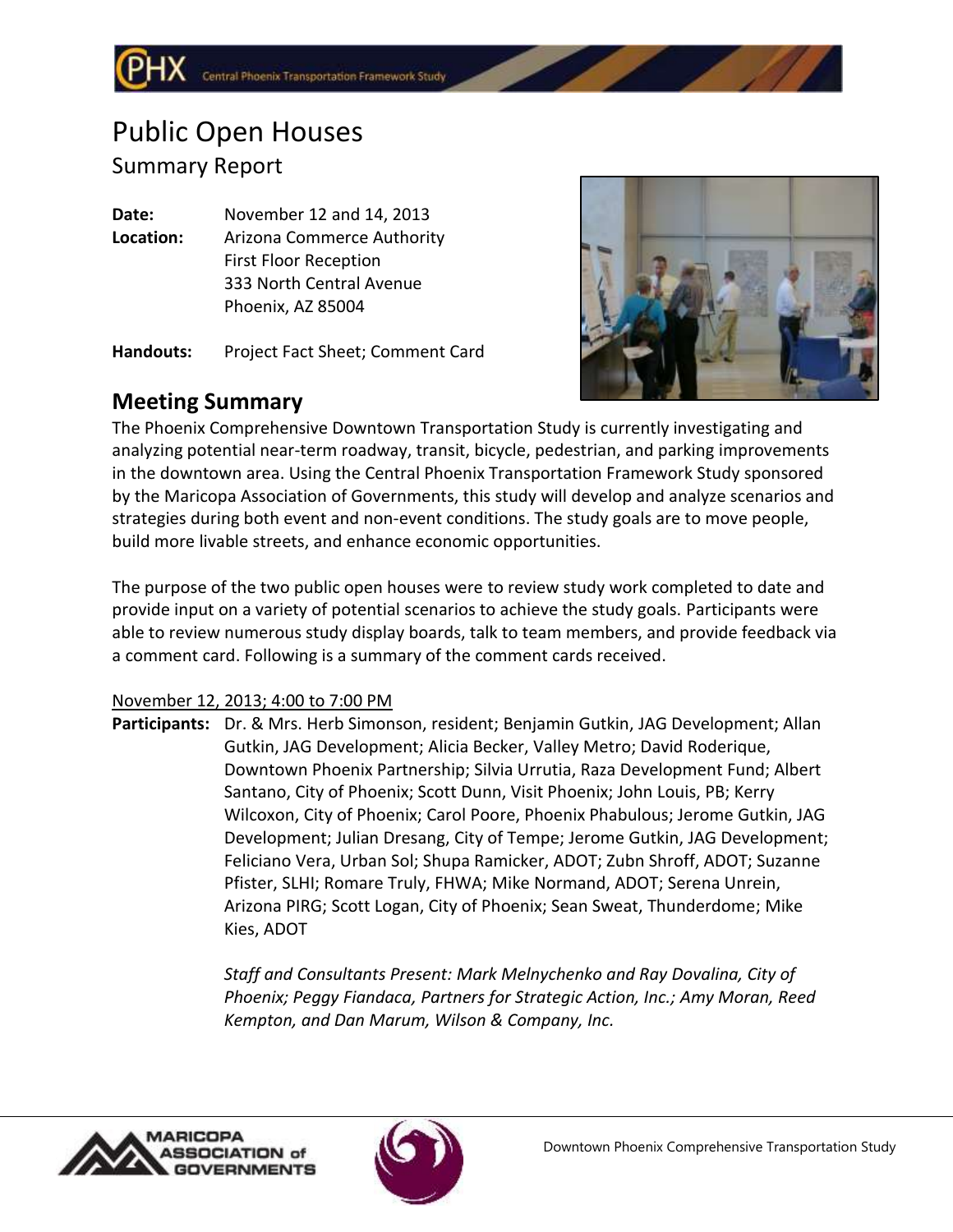Central Phoenix Transportation Framework Study

- Third Avenue bikeway dies leaving a gap in Sonoran Bikeway; plan for southern connection in tandem with Maricopa County; Madison Street jail will be torn down at some point; anticipate future conditions by opening gateway to south; sole north/south at-grade rail crossing between 9<sup>th</sup> Avenue/First Avenue for non-auto travel.
- Lincoln Street traffic want to use Lincoln Street like Roosevelt, but with five lanes; should receive gateway treatment like Roosevelt; five lanes, existing ROW provides more real estate for complete street cross-section
- Integrate Bike Master Plan work program by Lee Engineering with our Downtown Comprehensive Transportation Study recommendations
- Anything that would slow traffic on Third Street and 5<sup>th</sup> Street corridors would be a good strategy
- Consider raised medians if they are proven measure to reduce speed
- 3<sup>rd</sup>/5<sup>th</sup> Avenue continue two-way beyond Jefferson; increase connectivity with neighborhoods south of Jefferson
- Support landscaped medians on  $7<sup>th</sup>$  Street
- Improve access to park
- Conversion of Third Avenue to two-way south from Washington to Jackson Street (additional access to county complex)
- No closure (permanent) of Central Avenue
- There should be no need to have Polk Street extension once 3<sup>rd</sup> Street/5<sup>th</sup> Avenue is two-way
- Narrow  $7<sup>th</sup>$  Street/7<sup>th</sup> Avenue event further north
- Two-way streets for  $3<sup>rd</sup>$  Street/5<sup>th</sup> Avenue should be highest priority
- I do not like the idea of closing Central Avenue from Jefferson to Washington. It will cut off Central Avenue from the south and the benefit of pedestrian only area is not worth it. Maybe narrow Central into the area
- Extend the two-way 3<sup>rd</sup> Avenue all the way south to Jefferson
- Put in another east/west bike paths south of Roosevelt
- The extension of Polk eastward past  $7<sup>th</sup>$  Avenue is not needed if  $3<sup>rd</sup>$  Avenue is two-way
- Bicycle control hazardous speeding on sidewalks and ignoring pedestrians as well as crossing lights. Concerns – plans to increase bicycles downtown with no added control. Question – should there be licensing of bikes, with required rules instructions?
- Pedicyle control similar to bicycles with sidewalk usage and ignoring crossings
- Event planning why block major streets for events like Cinco de Mayo, when there are parks (Steele, Hanss, city park, Patriots, etc.). The noise and traffic snarl are not conducive to downtown living. The marathons virtually entrap a downtown resident and are not well announced
- Will there ever be a pedestrian-only street for vendors, kiosks, and entertainers like many major cities?





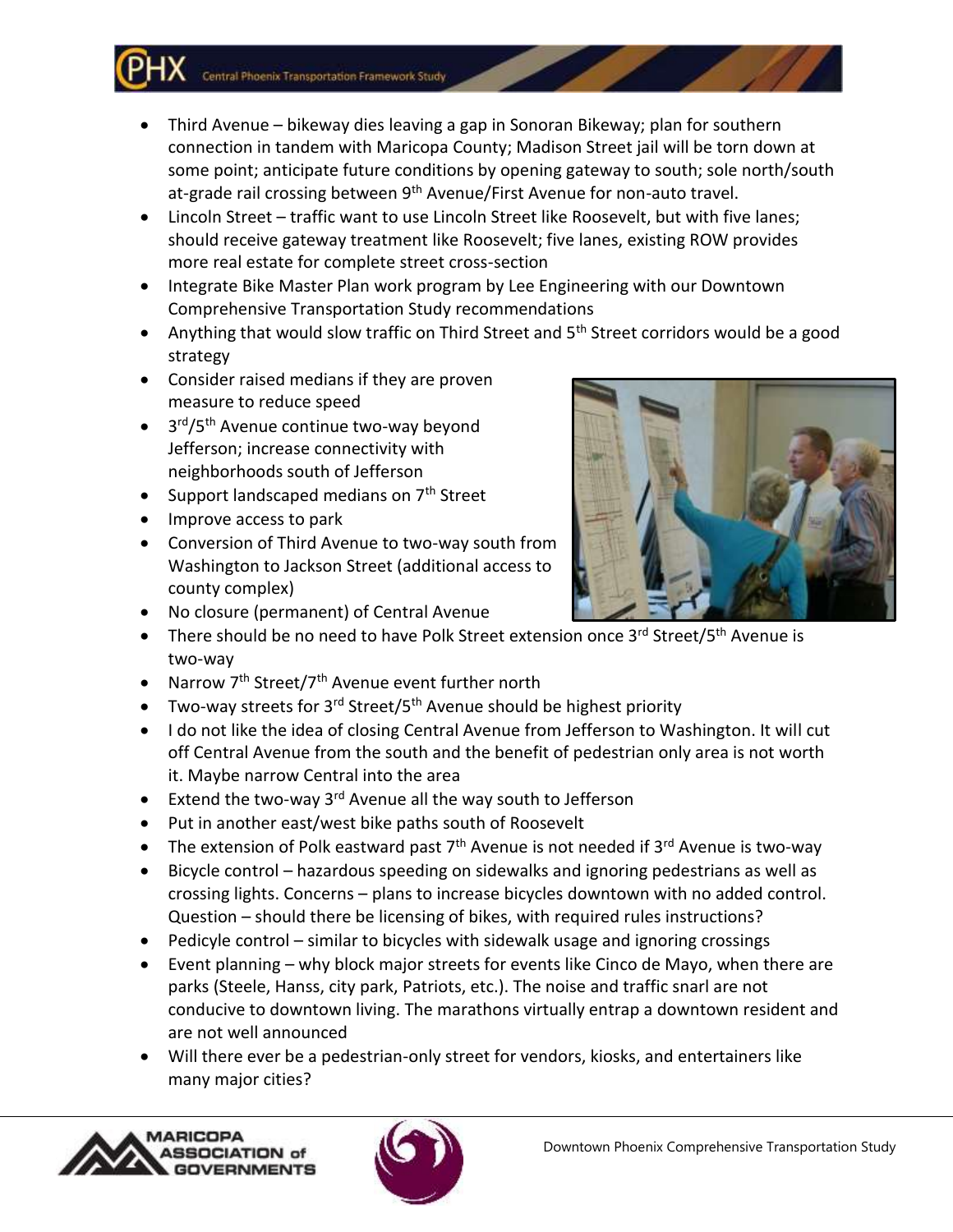Central Phoenix Transportation Framework Study

- Are quieter buses planned in the future? Present ones are deafening
- Appreciate the multi-modal aspects of the project. "Testing" improvements with "paint" prior to concrete makes a lot of sense to get feedback from all the affected stakeholders; Bicycle facilities must be continuous!
- No closure on Central!
- Road diet on  $7<sup>th</sup>$  Street/ $7<sup>th</sup>$  Avenue is good
- Scenario B is awesome! Don't like Scenario A
- Put both parking and bike lanes on  $7<sup>th</sup>$  Street/ $7<sup>th</sup>$  Avenue
- Conversions to two-way streets is not good, even bad, if there are no new stops to make the streets crossable by bikes and peds

## November 14, 2013; 11:30 AM to 1:30 PM

**Participants:** Todd Thomas, Total Transit; David Bickford; Mike Trailor, AZ Department of Housing; Chelsea Smith; Pat McNamara, LISC; RJ Price, Downtown Phoenix Partnership; Anna Consie, Downtown Phoenix Partnership; David Stevenson, Downtown Phoenix Partnership; Jorie Bresnahan, Phoenix Transit Department; Richard Staats, Willo Historic Neighborhood; Dan Klocke, Downtown Phoenix Partnership; Leslie Lindo, Project Rising; Kenneth Steel, Maricopa County Dept. of Public Health; Prasan De Silva; Rob Cox, City of Phoenix; Ron Barnes, Total Transit; Don Keuth, Phoenix Community Alliance; Nicholas Krump, resident; Benjamin Gutkin, JAG Development; Rozanne Hird, RR Hird & Company

> *Staff and Consultants Present: Mark Melnychenko and Ray Dovalina, City of Phoenix; Audra Koester Thomas, Partners for Strategic Action, Inc.; Amy Moran, Reed Kempton, and Dan Marum, Wilson & Company, Inc.*

- I think Scenario B is the best plan
- I don't think closely Central Avenue to vehicular traffic would be beneficial
- $\bullet$  I would not do two-way conversions on 3<sup>rd</sup>/5<sup>th</sup> Street unless additional stops are added to help with bike and pedestrian traffic
- $\bullet$  With narrowing of the 7<sup>th</sup> Avenue and 7<sup>th</sup> Street, I think it would be important to include bike lanes and parking on both sides
- Streetcar in downtown would reduce car use and improve accessibility
- Pedestrian-friendly walkways shaded with trees and architectural elements. Critical to create walkability
- Safe bike lanes this will become more important as we implement bike sharing program
- As economy improves these evolutions need to be implemented in a timely fashion.
- Thank you for your efforts to improve circulation in downtown Phoenix.
- Scenario B yes, please! Ideally the  $7<sup>th</sup>$ 's should be put on a road diet all the way up to Sunnyslope, but in the short run, a road diet between Jefferson and Roosevelt will be great.



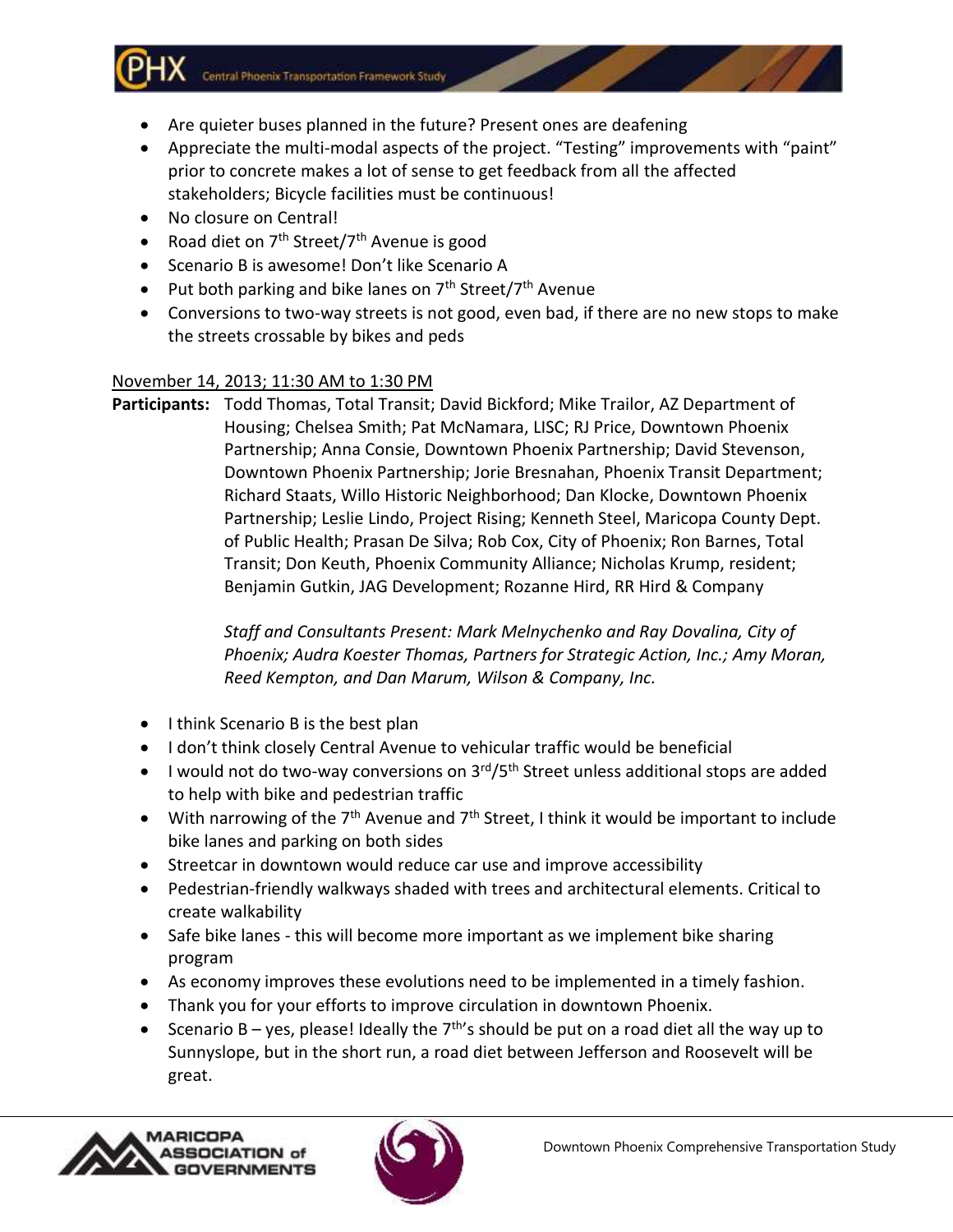Central Phoenix Transportation Framework Study

- Scenario A why close Central Avenue? Pedestrian malls are proven failures almost everywhere they have been tried. Close it for special events, but not permanently.
- Please make the 3's and 5's two-way. The current one-way status is confusing and disruptive to motorists and bicyclists
- More bike lanes absolutely yes
- Grand Avenue lane reductions/bike lanes already done
- One-way traffic on Adams and Monroe no, thank you. One-way streets are confusing and disruptive to both motorists and bicyclists
- Extension of Polk Street yes please. The northwest quadrant of downtown is held back by absurdly large super-blocks. Making this area more fine grained is necessary for its development.



- New downtown circulator maybe. It would need to be high frequency to be attractive. Might be better to invest in pedestrian improvements, most notably shade, and bike infrastructure
- St. Vincent de Paul on the Human Services campus 1075 W. Jackson is getting more and more difficult to access on the weekends. Jackson itself is closed for some type of street construction and that is the main entrance gate. Our only access is currently at  $13<sup>th</sup>$ Avenue and Madison. Last Sunday and in October during the Komen Race, 19<sup>th</sup> Avenue, 15<sup>th</sup> Avenue, and 7<sup>th</sup> Avenue were all closed. I had to go to First Avenue south to Lincoln and north on Lincoln to 9<sup>th</sup> Avenue to access Madison. We are being told 9<sup>th</sup> Avenue will be closed for construction as well. If that happens the campus will have no access on weekends when "events" close down the streets that aren't already closed for construction. I know the area and how to navigate the streets. My volunteers who are not familiar with downtown have a very difficult time trying to find their way to us and if 9<sup>th</sup> Avenue closes and another event like last Sunday, we won't be able to access the campus at all, even if we know where we are going.
- Favor converting  $3^{rd}$  and  $5^{th}$  Avenues to two-way over 7's improvements (Scenario A over B)
- Support an extension of the pedestrian plaza past Taylor Place, but have concerns about the feasibility of dissecting parcels.
- Make the intersection at 3<sup>rd</sup> Street and Roosevelt intersection a round-about.
- What about east/west bike lanes? How about Roosevelt?
- People leaving downtown cut through on  $11<sup>th</sup>$  Avenue and Roosevelt to get to  $15<sup>th</sup>$ Avenue and head north. They are avoiding the intersection at 15<sup>th</sup> Avenue and Roosevelt. A roundabout on 11<sup>th</sup> and ? Avenue and Portland.
- Make Third Avenue two-way all the way to Jackson
- If Third Street goes two-way across the railroad tracks (a good thing) we would have to address the quiet zone changes and whether it would trigger a loss of the zone or new railroad crossing gates.